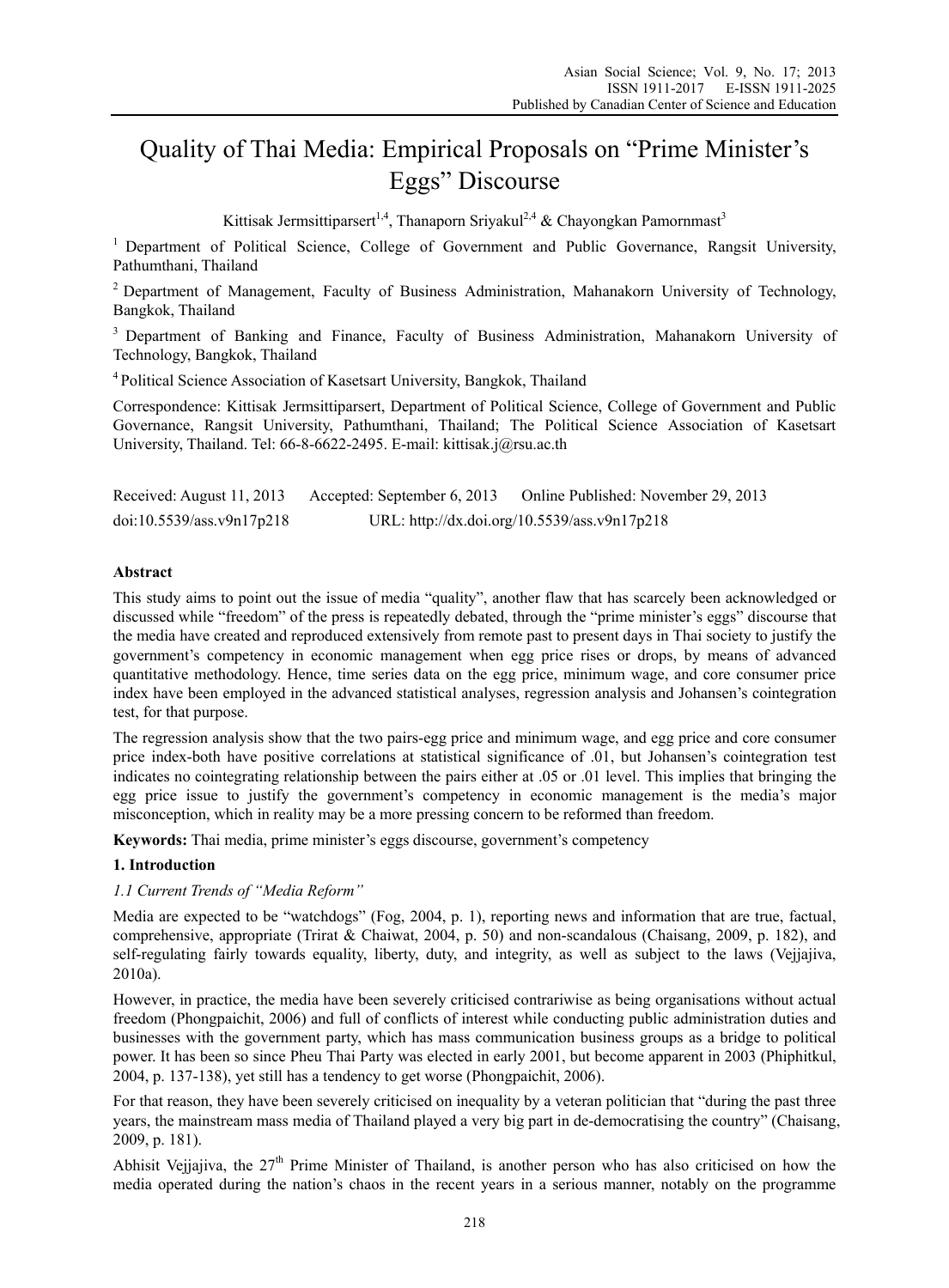"Confidence in Thailand with Prime Minister Abhisit" aired via the National Broadcasting Services of Thailand and Radio Thailand on Sunday  $9<sup>th</sup>$  May 2010 as follows:

"Fractions of the media have become a part of the political dispute, stirring up animosity and violence. And sometimes, these mediums are exploited, put it simply, as a command centre for provocation, for fomentation. This needs to be sorted out"

Subsequently, Abhisit Vejjajiva (2010b) thus cited "media reform" as an important task on Thailand's national agenda according to his five-point roadmap to national reconciliation, together with forming a "Working Group on Media Reform" as one of the five committees after Red Shirt protests.

# *1.2 Not Only "Liberty" But Also "Quality"*

Under such pressure, there were at least three conferences and seminars among the relevant parties conducted:

Firstly, a joint seminar "Media and Democracy in Crisis: What Roles and Responsibilities for the Thai Media?" of the Commission on Human Rights, Rights and Liberties Consumer Protection, the Senate, Thai Broadcast Journalists Association, and Friedrich-Ebert-Stiftung Thailand on 28<sup>th</sup> May 2009;

Secondly, a joint national conference on mass communication "Media Reform towards Social Reform" of Thai Journalists Association, the National Press Council of Thailand, Thai Broadcast Journalists Association, ISRA Institute Thai Press Development Foundation, and Sripatum University on 22nd July 2010; and

Thirdly, a public joint seminar "Media Reform: Discuss the Problems and Reach for Resolution" of the Commission for Mass Media Liberty and Responsibility Promotion, Second Generation of Middle-Level Mass Communication Management Course Educators, and Thai Health Promotion Foundation on  $25<sup>th</sup>$  September 2010.

Yet the "freedom" of the media was still the main theme of the three conferences/seminars. There was a mutual agreement on the fact that the government should and must stop threatening, controlling or even telling the media to reform, because the lack of media liberty would make us become slaves to ignorance as a result, and some even went as far as saying "freedom [of the media] is the only thing that can progress the society" (Thai Post, 2010).

Meanwhile, the issue of "quality" on whether the news and information that the media reported to the society were factual or not was scarcely mentioned, just as in the observation Chaturon Chaisang (2009: 182) has made;

"The mass media in our country have their existing fundamental problems. Our Thai people do not give much importance to whether the news and information that the media report are factual or not. Hardly heard someone says that he likes any press because it presents only facts, or does not like one because it always contains false or inexact news."

# *1.3 Prime Minister's (Competency) + (Price of) Eggs = "Prime Minister's Eggs"*

With the role of reporting information to the voters to accompany their decision makings (Fog, 2004, p. 1), the media thus have a critical role of ascribing political meanings to the affairs that are in the people's interests (Gamson & Stuart, 1992, p. 55), or linking "eggs" to "politics" (Turakij, p. 2010) in Thailand's case.

It is said that Thai media use the term "prime minister's eggs (Note 1)" to mock and compare in a sense of whose eggs are more or less costly than the other prime ministers' for many terms of office (Prachachat Thurakij Editorial, 2006); e.g., "Chuan's eggs" are cheaper than "Anand's eggs" or "Thaksin's eggs" are pricier than "Banharn's eggs" (Pinthong, 2010).

As understood in the present, the linkage between the price of "eggs" and the names of "prime ministers" has originated since the term of Mom Rajawongse Kukrit Pramoj (Turakij, 2010), as evident in the article "Thailand's Era of '(Mark's) (Note 2) Pricey Eggs'" (2010), which has surveyed on the names and prices of eggs in each term, as follows:

"Noble's Eggs" of M.R. Kukrit Pramoj priced at 1.50 bath; "Kriangsak's Eggs" of General Kriangsak Chamanan at 1.60 baht; "Papa Prem's Eggs" of General Prem Tinsulanonda at 1.26 bath during his first term and 1.80 baht during his fifth; "Uncle Chat's Eggs" of General Chatchai Choonhavan at 1.90-2.00 baht; "Mr.Chuan's Eggs" of Chuan Leekpai at 1.65-2.70 bath; "Maew's Eggs" of Thaksin Shinawatra at 2.40-3.20 baht; "Big Add's Eggs" of General Surayud Chulanont at 3.00 baht; "Samak's Eggs" Samak Sundaravej at 3.00 baht; and the recent "Mark's Eggs" of Abhisit Vejjajiva at 3.30 baht (Manager Daily, 2010). It is noteworthy that only Anand Panyarachun, Somchai Wongsawat and Yingluck Shinawatra have managed to evade such naming tradition (Turakij, 2010).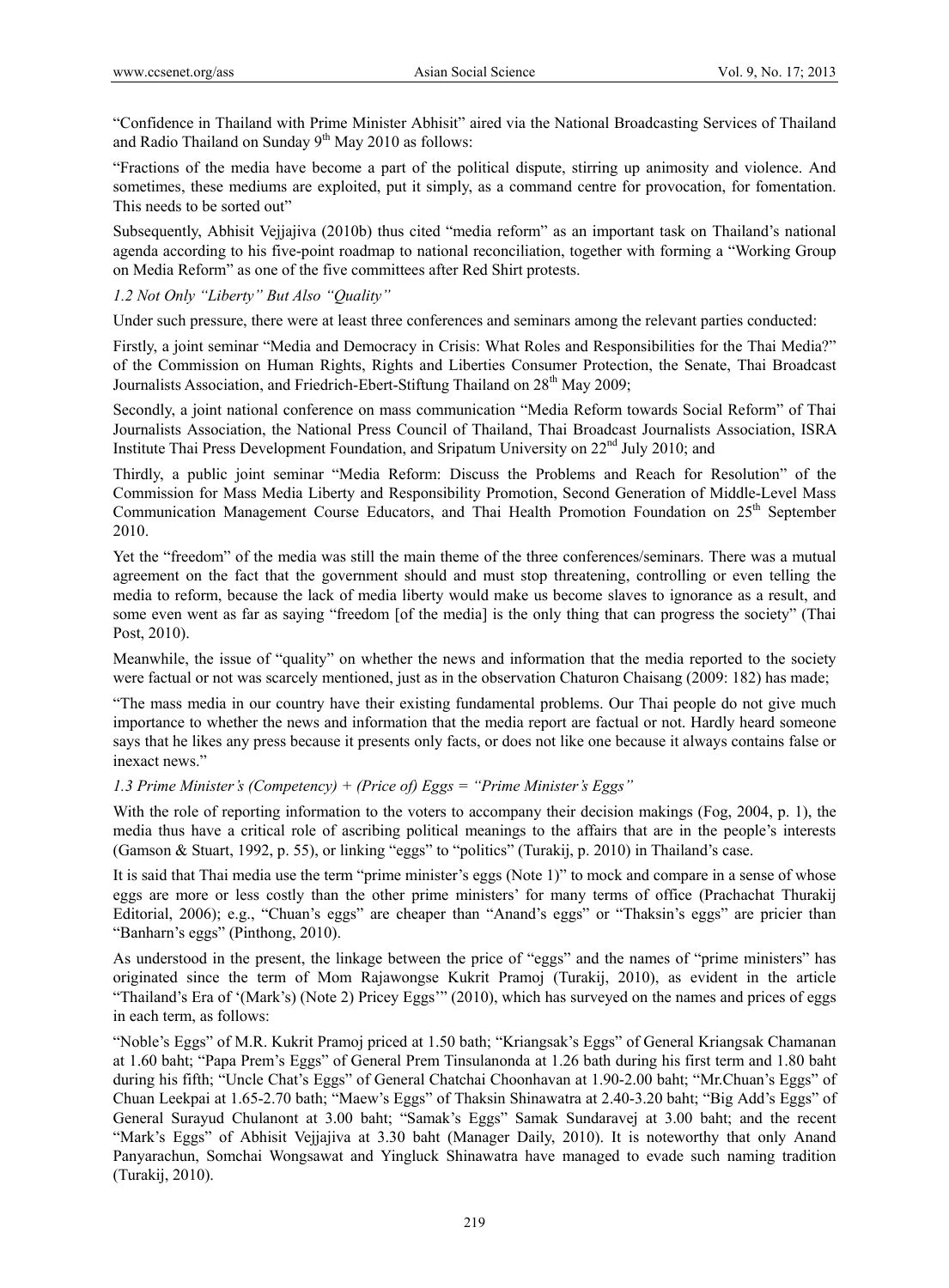It appears that there is only "Thai Rath" newspaper that have reproduced the "prime minister's eggs" notion to the public for three consecutive years from 2008 "Samak's Eggs Index 1 Dares Thaksin's", 2009 "Mark's Eggs overtake Samak's" and 2010 "Mark's Blue Flag Eggs Crack Thaksin's!" with a description says, "The fluctuation of egg price does not only have significant effect on the government's popularity, but also can be used to indicate economic conditions, as well as competencies of each government in addition" (Rath, 2008, 2009, 2010).

That is because "eggs are a cheap protein source compared to protein-to-weight-to-price ratio of meats. So, it is a type of food affordable to a wide range of consumers. From kitchens of the poorest to millionaires' tables, there certainly are eggs included" (Rath, 2008, 2009). Hence, "the then-serving prime minister is usually associated with the price of eggs" (Rath, 2009).

Upon considering the repeated assertions that the media used together with the ascription of political meanings to the fluctuating egg price, insofar as using the fluctuation as an indicator of many indexes from food price and cost of living index (Pinthong, 2010) to consumer affordability index (Matichon Weekly, 2010), political conditions and problems (Prachachat Thurakij Editorial, 2006, p. 105), good governance (Eoseewong, 2011, p. 6), and the government's economic competency, it is observed that these are superficial statements without adequate reasoning, evidence, or any empirical studies to support whatsoever.

## *1.4 Objective of the Research*

Therefore, this research on "Quality of Thai Media: Empirical Proposals on "Prime Minister's Eggs" Discourse" aims to achieve at least two objectives:

First, to identify the relationships amongst egg price, core consumer price index and minimum wage, since it would further lead to an understanding whether the fluctuation of egg price, either upwards or downwards, is related in terms of causation to economic conditions, that is, the minimum wage and core consumer price index; and

Second, to validate and verify the political meanings that the media have introduced to relate the egg price to the economic conditions and government's economic competencies as "prime minister's eggs" and reproduced for many eras, as such would be a quality indicator for the media seeing how capable and attentive as well as how responsible they are in reporting news and information to the public.

### **2. Research Methodology**

### *2.1 Data and Variables*

The researchers selected a time series data gathered from relevant organisations and authorities, covering a period of 148 months from January of 1999 to April of 2011, on the following variables:

1) Egg price (EGGS), specifically based on the retail price of #3 eggs, as they have the highest amount of consumption and their price tend to be used as base price in studies, from Department of Internal Trade, Ministry of Commerce (2011), herein defined as an independent variable of the minimum wage and core consumer price index.

2) Minimum wage (LABOUR), specifically the minimum wage of Bangkok, to represent the flows of goods and services in the economy, as such are the outcomes of production systems (Matichon Daily, 2010, p. 2), as well as the economic conditions of the country (Labour Economics Bureau, Office of the Wages Committee, 2011, p. 1-2) from the Ministry of Labour (2011), herein defined as a dependent variable of egg price.

3) Core consumer price index (CORECPI), to represent economic conditions and inflation rate, as the media have claimed that they are influenced from the egg price, from the Bureau of Trade and Economic, Ministry of Commerce (2011), herein defined as a dependent variable of the egg price.

### *2.2 Data Analysis*

The data were analysed by means of advanced statistics, regression analysis to identify the relationships amongst variables and Johansen's cointegration test (Johansen, 1988, 1991) to verify whether the relationship is spurious or not, if any, via computer application software.

### **3. Research Results**

The researchers have divided the results of this research into three sections, where the first presents the descriptive data analysis on each variable of the time series data along with the relationship analysis between time and the three variables to illustrate changes over time.

The second section is the regression analysis between the variables, presented in respective order: the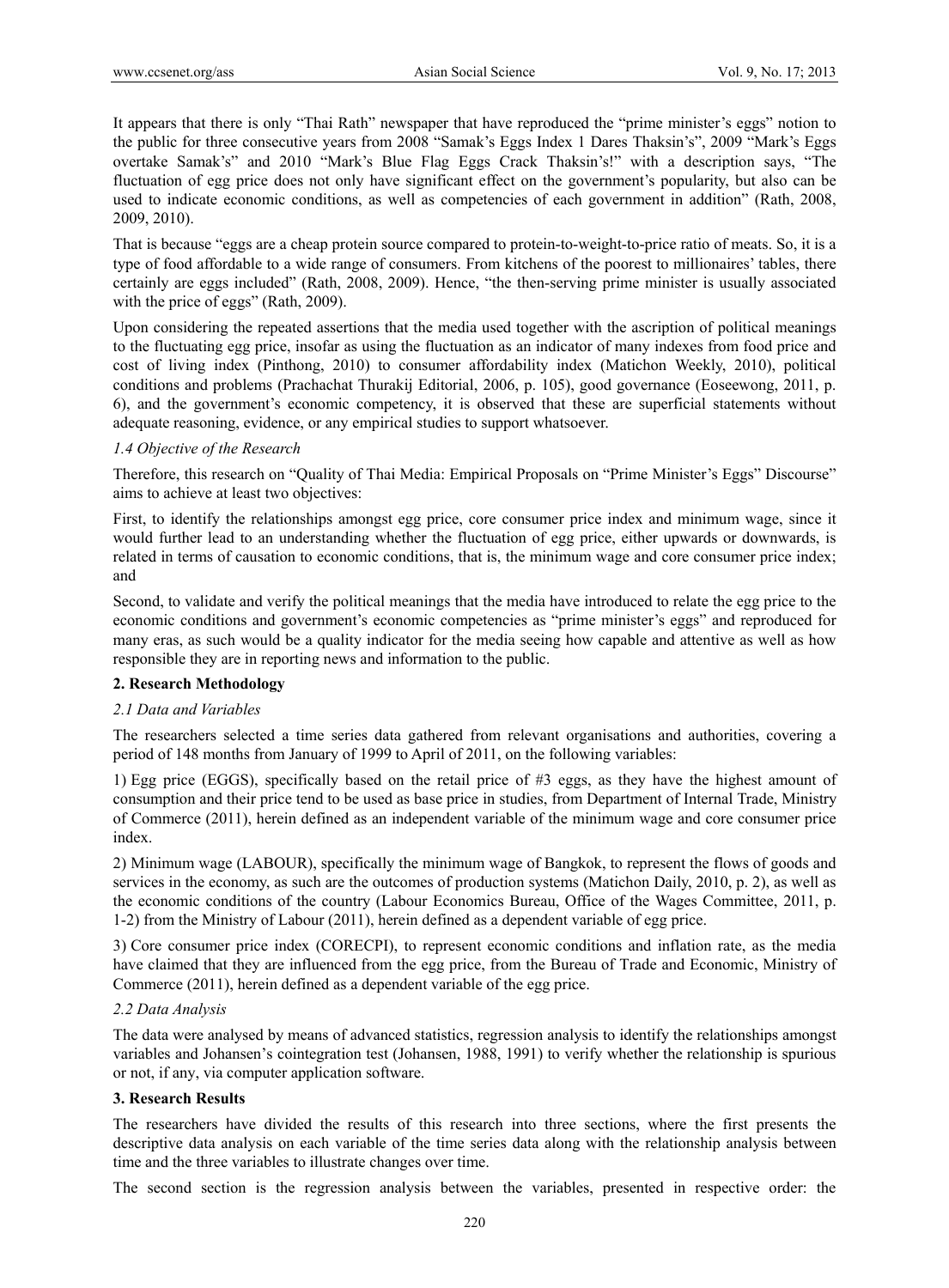relationship between egg price and minimum wage; and the relationship between egg price and core consumer price index.

The last section is the Johansen's cointegration test on the relationships between the variables, presented in respective order: the cointegrating relationship between minimum wage and egg price; and the cointegrating relationship between core consumer price index and egg price.

*3.1 Egg Price and Relationship between Egg Price and Time*

The egg price from January 1999 begins at 2.33 baht and fluctuates over time, but in overall it has a tendency to increase, with the lowest of 1.62 baht in February 2001 and the peak of 3.35 in April 2011.



Figure 1. Egg price

Table 1 indicates that time has a positive relationship with egg price at statistical significance of .01. For each month that progresses, the egg price would relatively shift by 0.008 bath in the same direction.

Table 1. Regression analysis on egg price and time

| <b>Variable</b>                                                | Coefficient | <b>Std. Error</b> | t-Statistic | Prob.    |  |  |  |
|----------------------------------------------------------------|-------------|-------------------|-------------|----------|--|--|--|
| C                                                              | 1.753519    | 0.083615          | 20.97142    | 0.0000   |  |  |  |
| T                                                              | 0.007765    | 0.000864          | 8.987786    | 0.0000   |  |  |  |
| $R^2$                                                          | 0.614182    | Prob(F-statistic) |             | 0.000000 |  |  |  |
| Newey-West HAC Standard Errors & Covariance (lag truncation=4) |             |                   |             |          |  |  |  |

#### *3.2 Minimum Wage and Relationship between Minimum Wage and Time*

The minimum wage since January 1999 has been rising gradually from 162 baht until reaching a peak of 215 baht in January 2011.



Figure 2. Minimum wage

Table 2 indicates that time has a positive relationship with minimum wage at statistical significance of .01. For each month that progresses, the minimum wage would relatively shift by 0.37 bath in the same direction.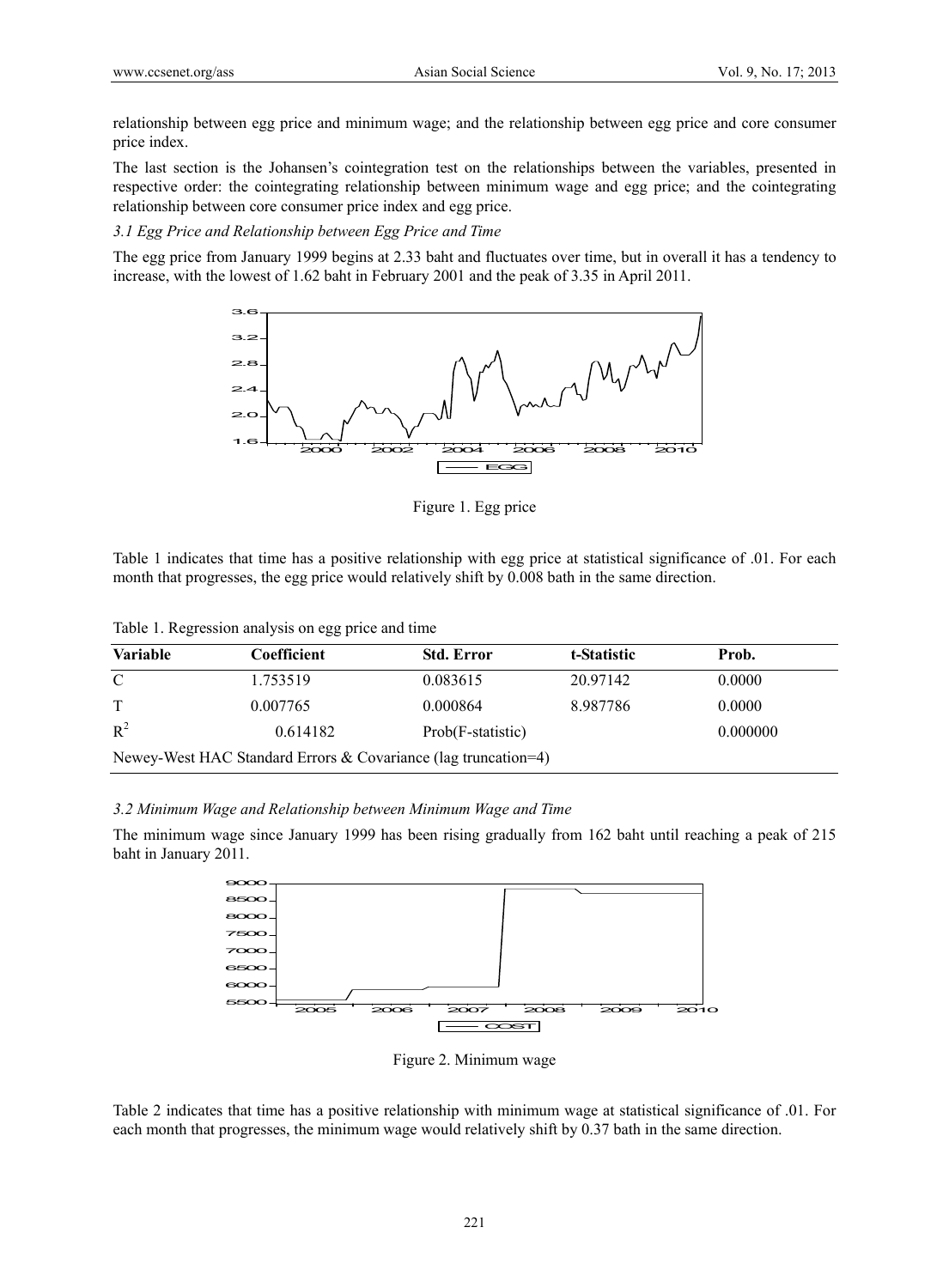| <b>Variable</b>                                                | Coefficient | <b>Std. Error</b> | t-Statistic | Prob.    |  |  |  |
|----------------------------------------------------------------|-------------|-------------------|-------------|----------|--|--|--|
| C                                                              | 152.3955    | 1.758856          | 86.64464    | 0.0000   |  |  |  |
| T                                                              | 0.367991    | 0.019063          | 19.30439    | 0.0000   |  |  |  |
| $R^2$                                                          | 0.926607    | Prob(F-statistic) |             | 0.000000 |  |  |  |
| Newey-West HAC Standard Errors & Covariance (lag truncation=4) |             |                   |             |          |  |  |  |

Table 2. Regression analysis on minimum wage and time

## *3.3 Core Consumer Price Index and Relationship between Core Consumer Price Index and Time*

The core consumer price index starts at 82.5 point in January 1999 and fluctuates over time, but in overall it has a tendency to increase, with the lowest of 97.2 point in June 1999 and the peak of 111.5 point in April 2011.



Figure 3. Core consumer price index

Table 3 indicates that time has a positive relationship with core consumer price index at statistical significance of .01. For each month that progresses, the core consumer price index would relatively change by 0.09 point in the same direction.

|  |  | Table 3. Regression analysis on core consumer price index and time |
|--|--|--------------------------------------------------------------------|
|  |  |                                                                    |

| <b>Variable</b> | Coefficient                                                    | <b>Std. Error</b> | t-Statistic | Prob.    |  |
|-----------------|----------------------------------------------------------------|-------------------|-------------|----------|--|
| C               | 96.06784                                                       | 0.296994          | 323.4677    | 0.0000   |  |
| T               | 0.094174                                                       | 0.003048          | 30.89255    | 0.0000   |  |
| $R^2$           | 0.948635                                                       | Prob(F-statistic) |             | 0.000000 |  |
|                 | Newey-West HAC Standard Errors & Covariance (lag truncation=4) |                   |             |          |  |

Upon analysing each variable of the time series data above together with their relationships with time, it shows that all variables have a tendency to increase in general.

### *3.4 Relationship between Minimum Wage and Egg Price*

The relationship analysis between minimum wage and egg price is to validate if the minimum wage has any relationship with the egg price, as the media have claimed that the minimum wage is an indicator of the flows of goods and services in the economy as well as influenced by economic conditions which are indicated by the egg price, and to what extent if so.

Table 4 indicates that minimum wage has a positive relationship with egg price at statistical significance of .01. For each 1 bath change in the egg price, the minimum wage would relatively shift in the same direction by 29.09 bath.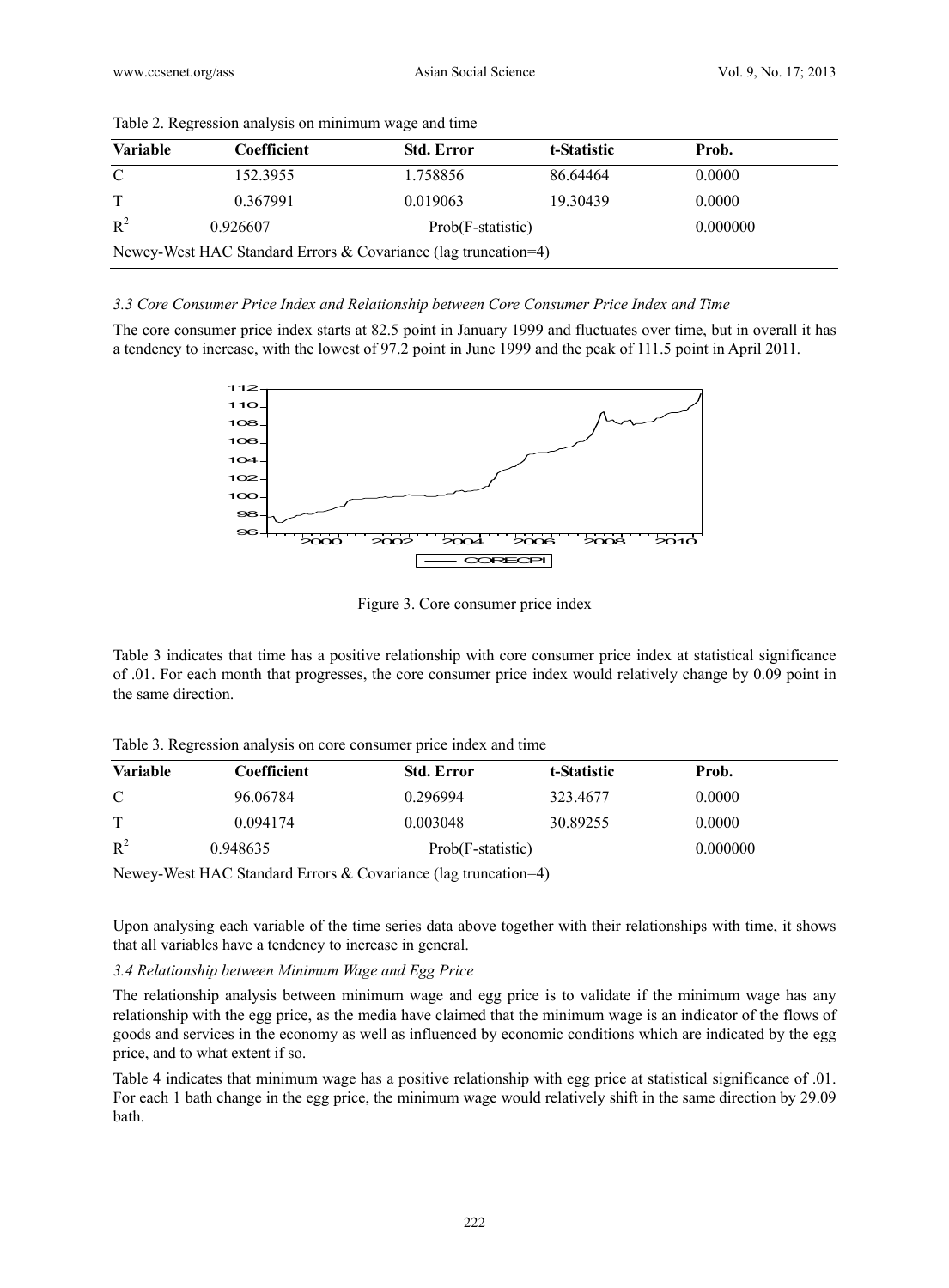| <b>Variable</b>                                                | Coefficient | <b>Std. Error</b> | t-Statistic | Prob.    |  |  |  |
|----------------------------------------------------------------|-------------|-------------------|-------------|----------|--|--|--|
| $\mathcal{C}$                                                  | 111.9646    | 8.131677          | 13.76895    | 0.0000   |  |  |  |
| EGG                                                            | 29.09322    | 3.898006          | 7.463615    | 0.0000   |  |  |  |
| $R^2$                                                          | 0.568609    | Prob(F-statistic) |             | 0.000000 |  |  |  |
| Newey-West HAC Standard Errors & Covariance (lag truncation=4) |             |                   |             |          |  |  |  |

Table 4. Regression analysis on minimum wage and egg price

### *3.5 Relationship between Core Consumer Price Index and Egg Price*

The relationship analysis between core consumer price index and egg price is to validate if the core consumer price index has any relationship with the egg price, as the media have claimed that the egg price is an indicator of the food price and cost of living index as well as economic conditions, and to what extent if so.

Table 5 indicates that core consumer price index has a positive relationship with egg price at statistical significance of .01. For each 1 bath change in the egg price, the core consumer price index would relatively shift in the same direction by 7.33 point.

| Table 5. Regression analysis on egg price and core consumer price index |  |  |
|-------------------------------------------------------------------------|--|--|

| <b>Variable</b>                                                | <b>Coefficient</b> | <b>Std. Error</b> | t-Statistic | Prob.    |  |  |  |
|----------------------------------------------------------------|--------------------|-------------------|-------------|----------|--|--|--|
| $\mathcal{C}$                                                  | 85.98303           | 1.961350          | 43.83871    | 0.0000   |  |  |  |
| EGG                                                            | 7.332999           | 0.930423          | 7.881358    | 0.0000   |  |  |  |
| $R^2$                                                          | 0.564693           | Prob(F-statistic) |             | 0.000000 |  |  |  |
| Newey-West HAC Standard Errors & Covariance (lag truncation=4) |                    |                   |             |          |  |  |  |

The results of relationship analysis between minimum wage and egg price and between core consumer price index and egg price via regression analysis concludes here that the egg price has relationships with both the case of minimum wage and the case of core consumer price index in the same direction at statistical significance of .01.

Hence, such analysis implies that egg price is related to economic conditions as well as the government's economic competencies. However, such analysis has not yet determined whether the identified correlations are true or spurious.

### *3.6 Cointegration between Minimum Wage and Egg Price*

Cointegration between minimum wage and egg price verifies the result of regression analysis if the minimum wage has a true or cointegrating relationship with the egg price by means of Johansen's cointegration test.

Table 6 indicates that minimum wage has no true or cointegrating relationship with egg price at statistical significance of .05 and .01, that is to say, the relationship between minimum wage and egg price identified by the regression analysis is, in fact, spurious.

| <b>Hypothesized</b>                                                     |                                                                | Trace            | 5%                    | $1\%$                 |  |  |  |
|-------------------------------------------------------------------------|----------------------------------------------------------------|------------------|-----------------------|-----------------------|--|--|--|
| No. of $CE(s)$                                                          | Eigenvalue                                                     | <b>Statistic</b> | <b>Critical Value</b> | <b>Critical Value</b> |  |  |  |
| None                                                                    | 0.047699                                                       | 11.67247         | 15.41                 | 20.04                 |  |  |  |
| At most $1^*$                                                           | 0.032221                                                       | 4.683429         | 3.76                  | 6.65                  |  |  |  |
| *(**) denotes rejection of the hypothesis at the $5\frac{6}{1\%}$ level |                                                                |                  |                       |                       |  |  |  |
|                                                                         | Trace test indicates no cointegration at both 5% and 1% levels |                  |                       |                       |  |  |  |

Table 6. Johansen's cointegration test on minimum wage and egg price

#### *3.7 Cointegration between Core Consumer Price Index and Egg Price*

Cointegration between core consumer price index and egg price verifies the result of regression analysis if the core consumer price index has a true or cointegrating relationship with the egg price by means of Johansen's cointegration test.

Table 7 indicates that core consumer price index has no true or cointegrating relationship with egg price at statistical significance of .05 and .01, that is to say, the relationship between core consumer price index and egg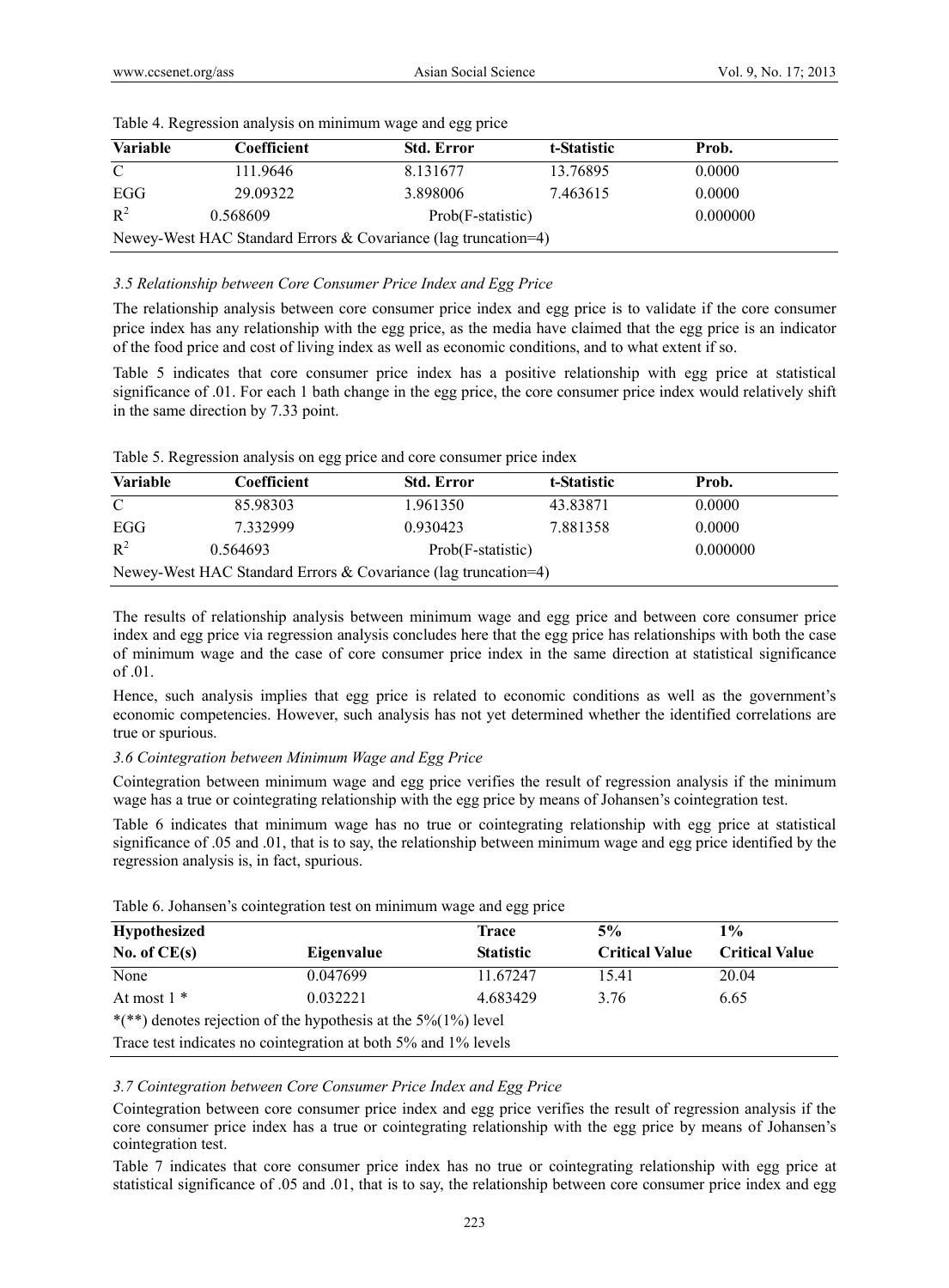price identified by the regression analysis is, in fact, also spurious.

| <b>Hypothesized</b> |                                                                         | Trace            | 5%                    | $1\%$                 |
|---------------------|-------------------------------------------------------------------------|------------------|-----------------------|-----------------------|
| No. of $CE(s)$      | Eigenvalue                                                              | <b>Statistic</b> | <b>Critical Value</b> | <b>Critical Value</b> |
| None                | 0.058050                                                                | 9.794399         | 15.41                 | 20.04                 |
| At most 1           | 0.008651                                                                | 1.242530         | 3.76                  | 6.65                  |
|                     | *(**) denotes rejection of the hypothesis at the $5\frac{6}{1\%}$ level |                  |                       |                       |
|                     | Trace test indicates no cointegration at both 5% and 1% levels          |                  |                       |                       |

|  | Table 7. Johansen's cointegration test on core consumer price index and egg price |  |  |  |  |
|--|-----------------------------------------------------------------------------------|--|--|--|--|
|  |                                                                                   |  |  |  |  |
|  |                                                                                   |  |  |  |  |

The results of cointegration test between minimum wage and egg price and between core consumer price index and egg price by means of Johansen's cointegration test conclude here that neither minimum wage nor core consumer price index has any true or cointegrating relationship with the egg price at statistical significance of .05 and .01.

Hence, it implies that egg price has no actual relationship with economic conditions nor the government's competency.

### **4. Conclusion and Recommendation**

### *4.1 Conclusion*

The study in overall has found that the egg price, core consumer price index and minimum wage all have a tendency to increase relatively with time.

The results of relationship analysis between minimum wage and egg price and between core consumer price index and egg price show that the two pairs both have positive correlations at statistical significance of .01. Every 1 bath change in the egg price would relatively shift the minimum wage in the same direction by 29.09 baht, as would the core consumer price index in the same direction by 7.33 point. Nevertheless, the regression analysis has not concluded whether such connections are true or spurious.

Consequently, the tests for cointegration between minimum wage and egg price and cointegration between core consumer price index and egg price reveal that the two pairs do not have any true connection or cointegration at statistical significance of both .05 and .01.

In conclusion, the result has primarily shown that the egg price, economic conditions as well as the government's competency do not share any causal relationship with each other. So, bringing the issue of egg price to justify the economic conditions or the government's competency in economic management would prove to be the media's major misconception. Apart from defining incorrect political meanings for the egg price, the lack of confirmation on the information they have been reporting to the society for almost four decades is even worse in terms of quality of Thai media, which in reality may be a more pressing and immediate concern to be reformed than freedom.

### *4.2 Recommendation*

This empirical data analysis on the discourse of "prime minister's eggs" would be a useful tool to remind every sector or part of the society, whether it is the media themselves or the people, to be more cognizant of the "quality" of the media.

For the media, such act of verifying the materials about to be reported as well as reviewing what they have already reported to the society for accuracy by empirical approach beforehand, rather than putting faith on beliefs and traditions like they have been doing, seem to be scarcely acknowledged but of a paramount importance. With this reformation opportunity, in addition to the issue of "freedom", this study also would like to urge the media to be more considerate on their "quality" which is still "defective".

As for the people, perceiving any news with consideration, introspect and verify for its exactness, seems to be a responsibility everyone should take into account, as Suthep Thaugsuban, a deputy prime minister during Abhisit Vejjajiva's term, has stated, "will not let anyone use the presence of the media to harm this nation" (Khaosod, 2010: 1). Such does not only seek preciseness for oneself but doing so would also pressure the media to improve their quality accordingly as a consequence.

# **References**

Bureau of Trade and Economic, Ministry of Commerce. (2011). *Core CPI of 1999-2011.*

Chaisang, C. (2009). Thai Media: Why So Biased. In *Thai Democracy in Crisis: 27 Truths* (6th ed.). Bangkok: Institute of Democratization Study.

Department of Internal Trade, Minister of Commerce. (2011). *Retail Price of Agricultural Goods: Size 3 Eggs*